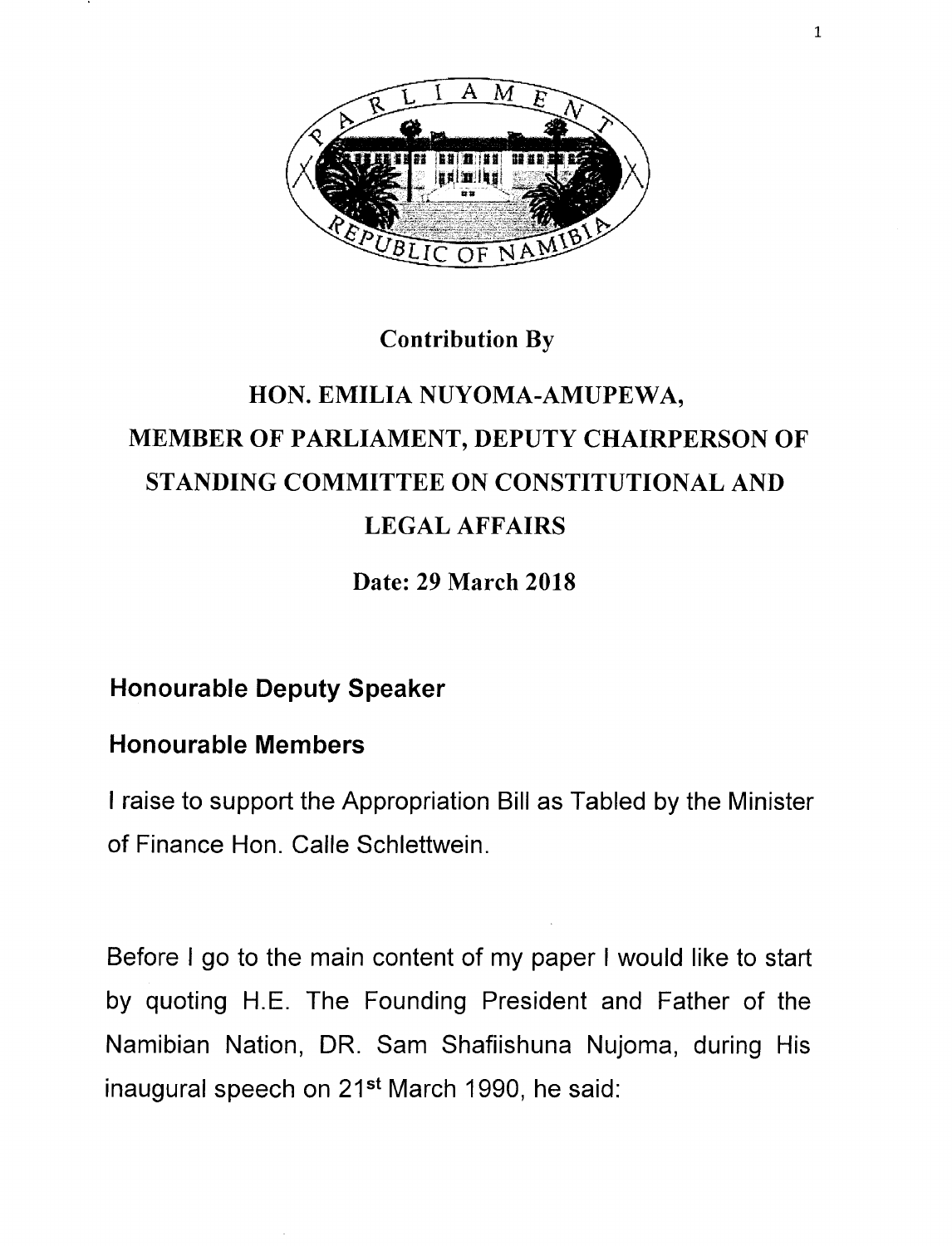**"To the Namibian people, I would like to state on this solemn and historic occasion, that our nation blazed the trail to freedom. It has risen to its feet.**

**As from today, we are the masters of this vast land of our ancestors. The destiny of this country is now fully in our hands.**

**We should therefore look forward to the future with confidence and hope."**

This message of hope is bestowed upon us as Members of Parliament to drive the process of hope to the hopeless by enacting implementable laws that are aimed to improve the people's livelihood.

As we celebrate 28 years of freedom, Honourable Members, we should tackle the challenges facing our society with determination and re-dedicate ourselves to fight the scourge of gender-based violence against girls and women, people with disabilities, inequality, poverty eradication, job creation especially for the young generation, to mention but a few.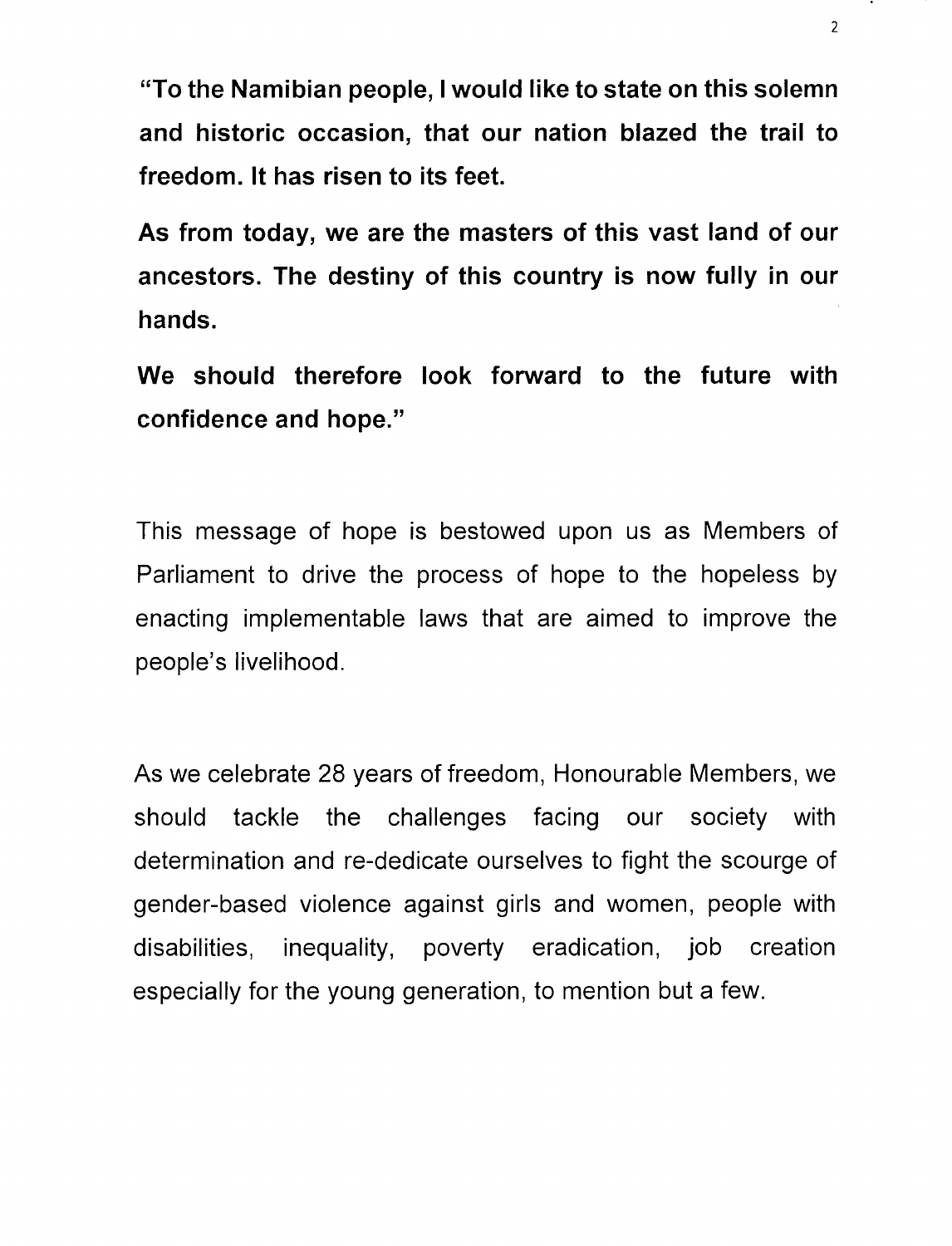We should remind ourselves that as leaders we are accountable and answerable to the people of Namibia regardless of our political affiliation to ensure that we enact implementable policies that echo their voices and allow them to achieve greater prosperity than what we experience now.

I would like also to echo the sentiments of His Excellency, President of the Republic of Namibia, Or. Hage G. Geingob's clarion call that this August House "is first and foremost accountable to the Namibian People".

The Appropriation Bill under the theme **"Shared Prosperity"** as tabled on 7 March 2018, by the Hon. Minister of Finance seeks to align resources to key priority areas and enhances long-term economic growth and social development.

I must commend, the Honourable Minister of Finance and his team for coming up with fair and robust budget which supports fiscal consolidation policy stance aimed at adjusting spending while boosting long-term economic growth, which is the most effective strategy to bring down the government deficit.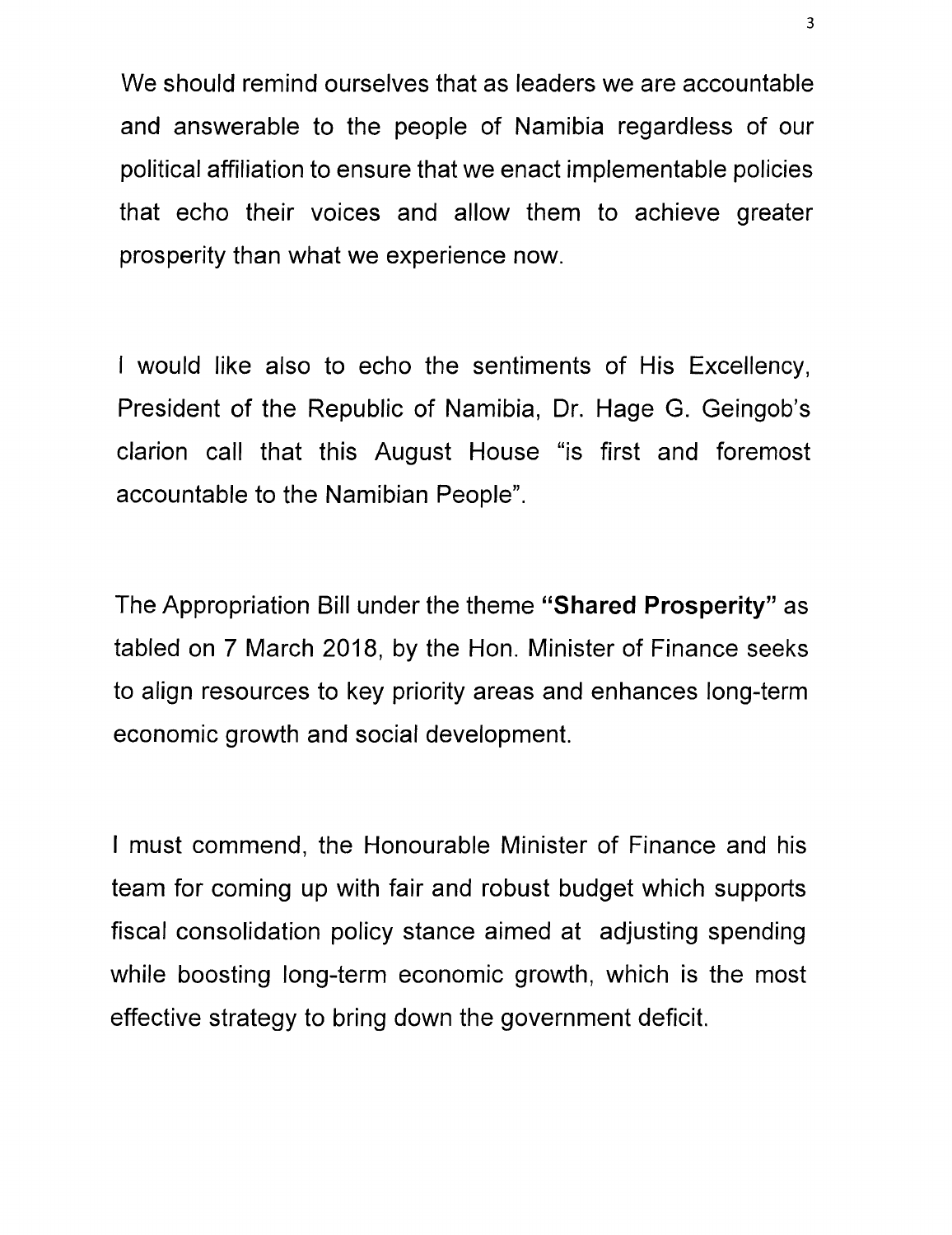I welcome the focus of the Budget on allocating more resources in the social sectors such as education, health, skills development, poverty eradication, housing and sanitation.

#### **Honourable Deputy Speaker**

#### **Honourable Members**

It cannot be understated that Namibia has endured severe economic hardship in the last four years, created by the economic downturn globally, decrease in commodity prices and exchange rate fluctuations.

I would want to concur with the Honourable Minister of Finance that the successful implementation of a pro-growth fiscal consolidation program requires coordinated implementation of saving and spending measures, revenue mobilization and supportive policy structural reforms as a collective package.

However, I would like to stress that adequate resources are necessary, but effective governance and management are just as vital.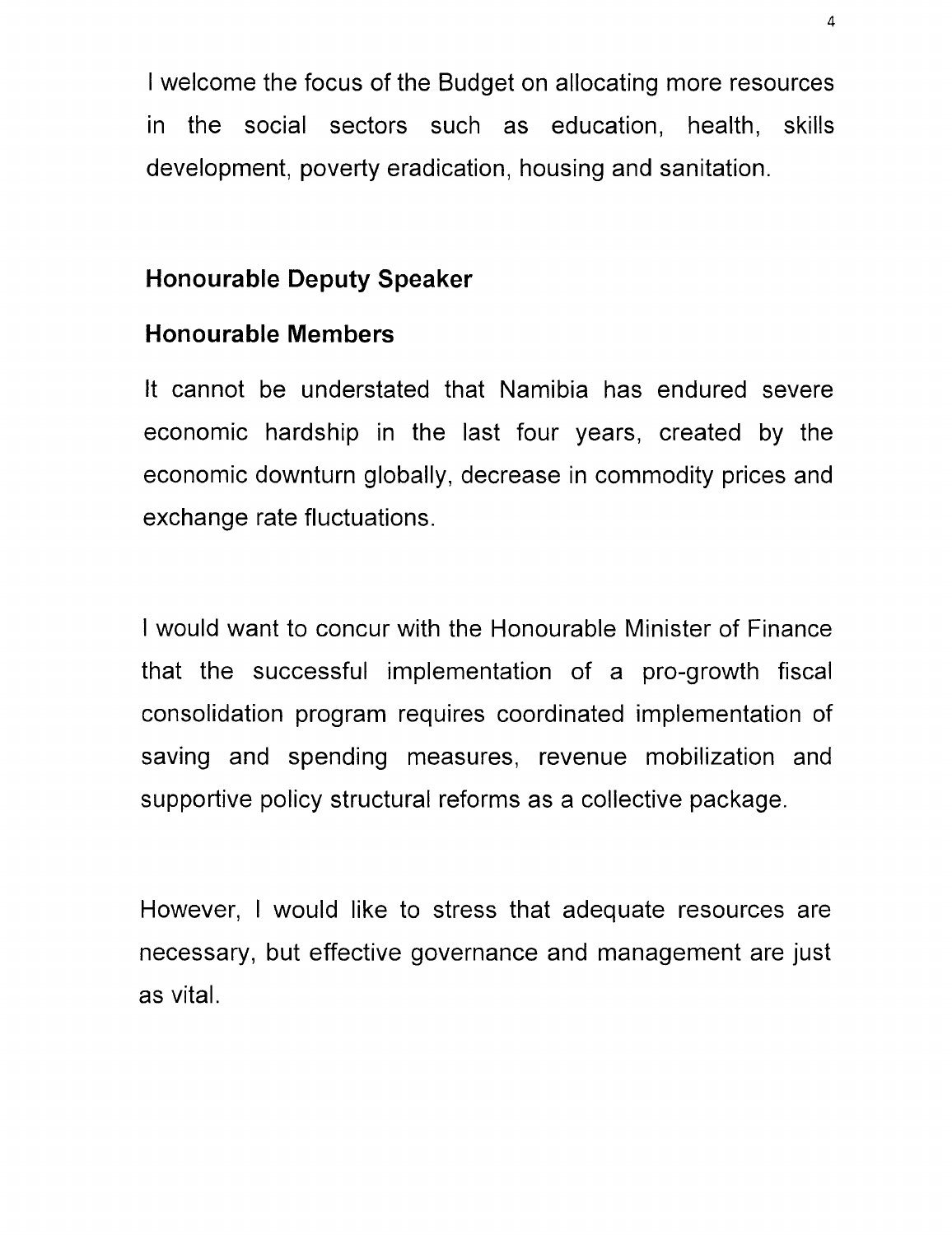### **Honourable Deputy Speaker**

## **Honourable Members**

During the Budget statement tabled by the Minister of Finance, we have heard about the plans and programmes aimed at addressing many challenges facing our nation and achievements made during the financial year *2017/2018.*

# **Honourable Deputy Speaker**

## **Honourable Members**

I would also like to bring to the attention of this August House, my concern about the Namibia's Public Service Wage Bill which continues to swallow the big chunk of the budget.

We need to ensure that strict control measures are put in place to adjust the wage bill to manageable level, because if it is allowed to continue as it is now, the potential to jeopardise the successful implementation of a pro-growth fiscal consolidation is imminent.